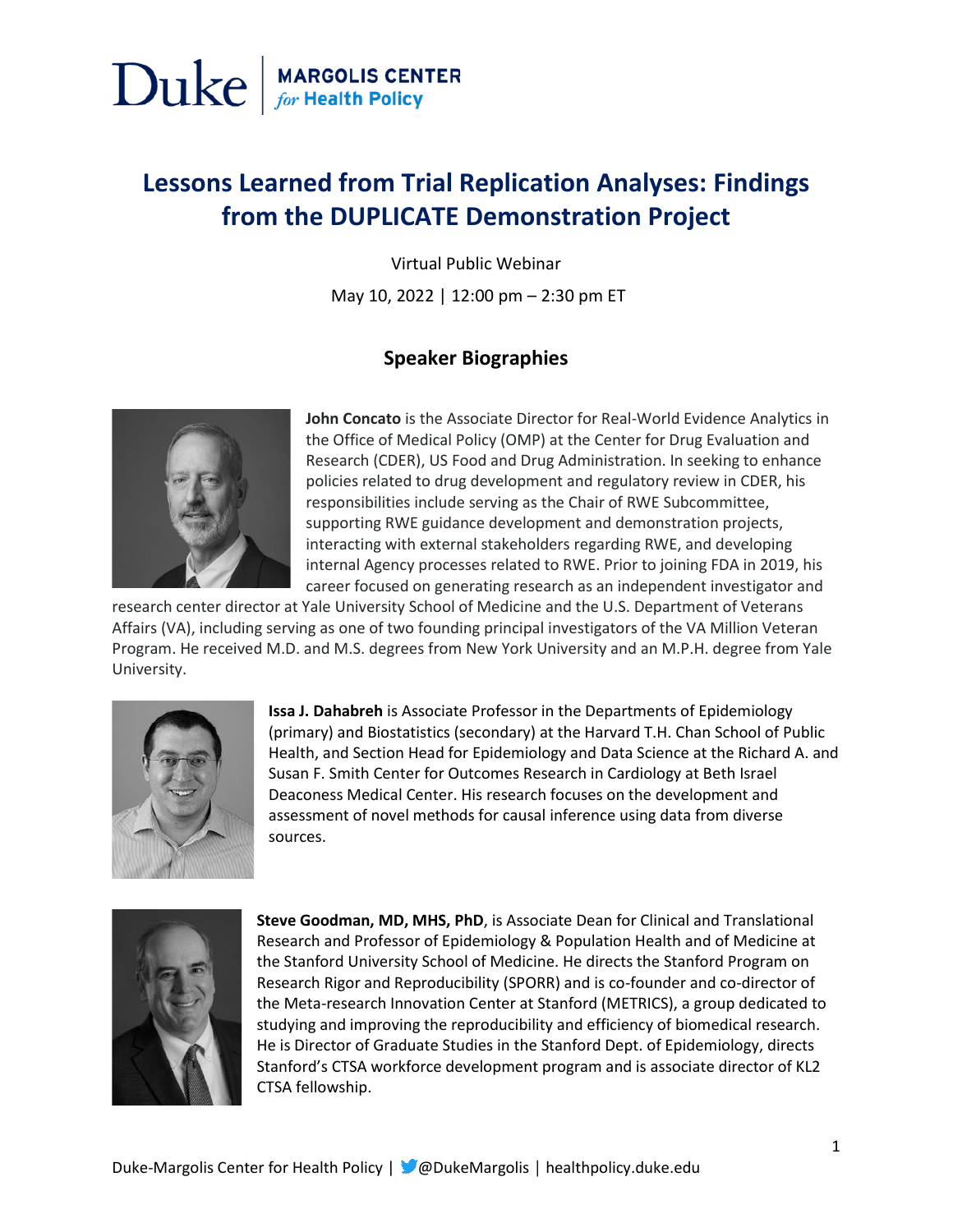# **MARGOLIS CENTER**<br>for Health Policy

His research areas are in scientific and statistical inference, with a focus on what is now called research reproducibility and on Bayesian methods. He serves as chair of the PCORI Methodology Committee, senior statistical editor at the Annals of Internal Medicine, and is scientific advisor to the national Blue Cross-Blue Shield technology assessment program. He was awarded the 2016 Spinoza Chair in Medicine from the University of Amsterdam for his work in inference, the 2019 Lilienfeld award from the American College of Epidemiology for his lifetime contributions to the field of epidemiology and is an elected member of the National Academy of Medicine.



**Skip Olson, ScD,** is currently the Global Head of Integrated Evidence Strategy and Innovation at Novartis. As such, he is responsible for promoting the very best in research methodology and applications of Real World and other Evidence across all therapeutic areas and around the globe to drive better decision making. He comes from a background in HE&OR where he has led the use of RWE to transform the generation of patient insights and value for money assessments. He earned a ScD in Biostatistics from Harvard University and has worked in the pharmaceutical industry for nearly 30 years.



**LCDR Kenneth Quinto M.D., M.P.H.** is the Senior Medical Advisor in the Real World Evidence Analytics Staff in the Office of Medical Policy at FDA's Center for Drug Evaluation and Research. He oversees demonstration projects intended to support the agency's evaluation of real world evidence, evaluates real world evidence use cases, and contributes to medical policy development mandated by the 21st Century Cures Act. LCDR Quinto has held various positions at different U.S. Department of Health and Human Services' agencies including as a medical officer at FDA's Office of Pediatric Therapeutics, a medical officer/claims analyst at the Centers for Medicare and Medicaid Services, an Epidemic Intelligence Service Officer at the Centers for Disease Control and Prevention's National Center for Health Statistics while providing medical expertise in epidemiology, pediatrics, allergy and immunology, and analytical

support. In 2012, LCDR Quinto was commissioned in the U.S. Public Health Service and holds the rank of lieutenant commander. He completed his allergy and immunology fellowship and pediatric residency at the University of California, San Diego, earned his M.D. from the University of California, San Francisco, his M.P.H from University of California, Berkeley and his B.S. from the University of California, Los Angeles.



**Sebastian Schneeweiss, MD, ScD,** is a Professor of Medicine and Epidemiology at Harvard Medical School and Chief of the Division of Pharmacoepidemiology, Department of Medicine, Brigham and Women's Hospital. His research focuses on assessing the effectiveness and safety of biopharmaceuticals in clinical practice. He has developed analytic methods to improve the accuracy of estimating causal treatment effects of new drugs using complex digital healthcare databases. His work is published in >500 articles and is used for regulatory and coverage decision-making around the globe. He is funded by NIH, PCORI, IMI, and FDA where he is also a voting

consultant. He is Principal Investigator of the FDA Sentinel Innovation Center and co-leads the RCT-DUPLICATE initiative to understand when and how real-world evidence studies can reach causal conclusions.